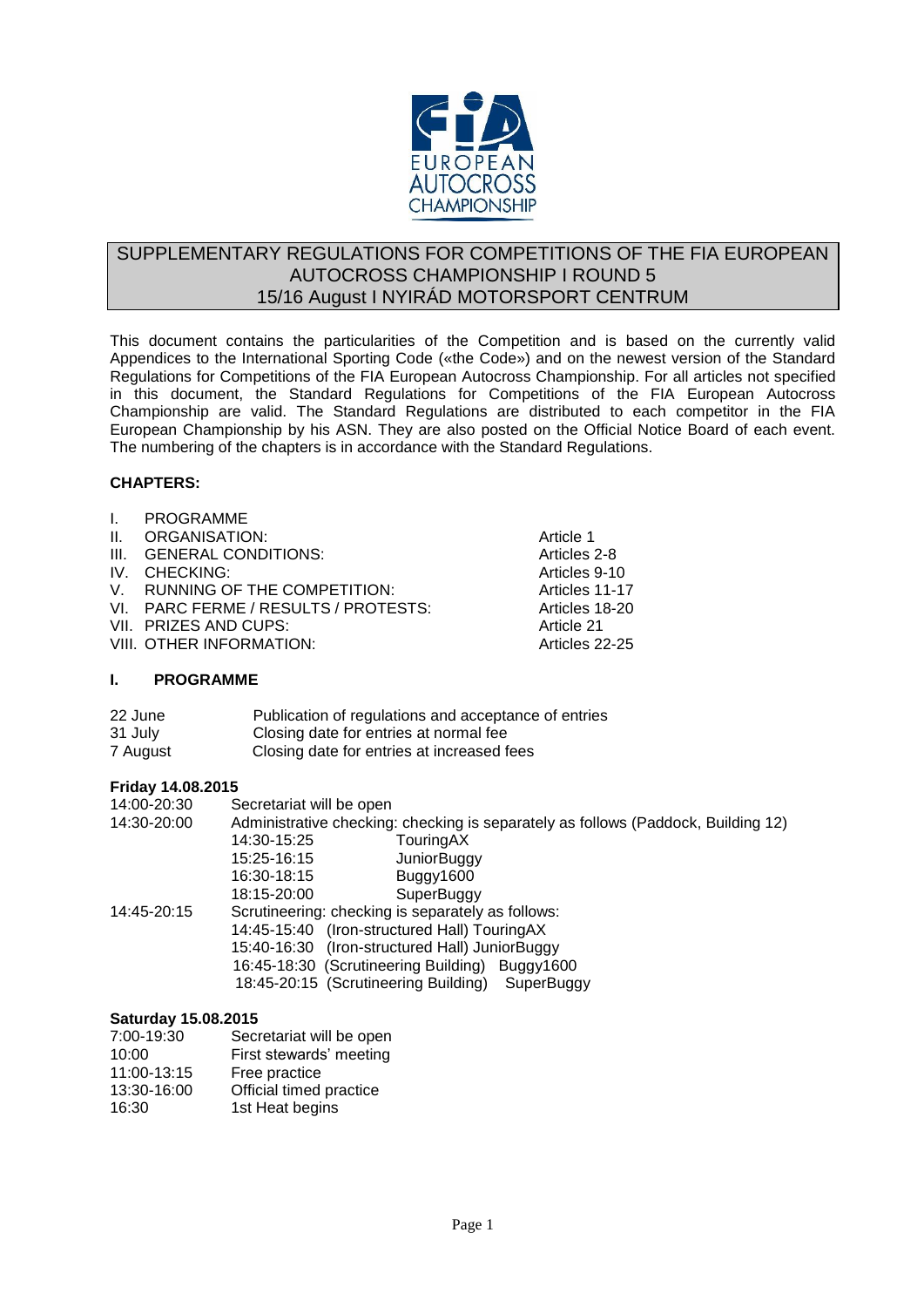# **Sunday 16.08.2015**

7:00-18:30 Secretariat will be open<br>8:30 2nd Heat begins

8:30 2nd Heat begins<br>11:15 3rd Heat begins

3rd Heat begins

10 min.after the end of 3<sup>rd</sup> Heat Second Stewards' meeting

14:30 Semi-Finals and Finals

After each Finals Podium –Unofficial Prize-giving ceremony (front of the tribune – UPG)

10 min. after the end of Finals Third Stewards' meeting<br>17:30 **Cential Prize Giving (Iron-Structured H** 

Official Prize Giving (Iron-Structured Hall)

## **II. ORGANISATION**

**1.1** The Nyirád Motorsport Kft. will organise an FIA European Autocross Championships Competition. This Competition will be run in accordance with the Code (and its Appendices), the FIA Regulations for Autocross, General Prescriptions for the Championship and these Regulations (and any other Regulations which may be issued in writing by the organisers).

## **1.2 Organising Committee**

Mr. Attila MÓZER, Mr. András KRAUSS, Mr. Balázs CSELÉNYI Permanent Secretariat:

**Nyirád Motorsport Kft.** H-1051 Budapest, Október 6. u. 4. 1.em 1. Tel: +36 70 778 4560 Fax: +36 1 463 2540 e-mail: [nyiradmotorsport@gmail.com](mailto:nyiradmotorsport@gmail.com)

## **1.3 Officials**

| - Chairman:                      |               | Mr. Wlodek SZANIAWSKI    |                     | (POL) |       |
|----------------------------------|---------------|--------------------------|---------------------|-------|-------|
| - 2 <sup>nd</sup> Steward        |               | Mr. Alessandro TIBILETTI |                     | (ITA) |       |
| - ASN Steward                    |               | Ms. Boglárka BUDAI       |                     | (HUN) |       |
| - FIA observer :                 |               | Mr. Franz LANDAUF        |                     | (AUT) |       |
| - FIA technical delegate:        |               | Mr. Lutz SPEER           |                     | (DEU) |       |
| - Clerk of the course:           |               | Mr. Gergely ERI          |                     | (HUN) |       |
| - Secretary to the stewards:     |               | TBA                      |                     |       |       |
| - Assistant clerk of the course: |               | Mr. Béla MIGÁLY          |                     | (HUN) |       |
| - Secretary of the Competition:  |               | Ms. Csilla TAPAI         |                     | (HUN) |       |
| - Chief scrutineer:              |               | Mr. Béla SZILÁGYI        |                     | (HUN) |       |
| - Chief timekeeper:              |               | Mr. Péter MAJOSHÁZI      |                     | (HUN) |       |
| - Safety officer:                |               | Mr. Tibor LASKAY         |                     | (HUN) |       |
| - Chief medical officer:         |               | TBA                      |                     |       |       |
| - Drivers' liaison officer:      |               | Mr. Cerny ROBERT         |                     | (SVK) |       |
| - Press officer:                 |               | TBA                      |                     |       |       |
| - Judges of fact:                | - startline   |                          | Mr. Simon BUDAI     |       | (HUN) |
|                                  | - false start |                          | Ms. Agnes KOZMA     |       | (HUN) |
|                                  | - finish      |                          | Mr. Szabolcs KÁLLAI |       | (HUN) |

## **1.4 Official Notice Board**

The Official Notice Board is located at the paddock, nearby Iron-structured Hall.

## **III. GENERAL CONDITIONS**

#### **2. GENERAL**

- **2.1** This Competition will count for:
- The 2015 FIA European Autocross Championship
- The 2015 FIA Autocross Nations Cup

## **3. DESCRIPTION OF THE CIRCUIT**

| Place:          | Nyirád community, Outskirt    |
|-----------------|-------------------------------|
| Telephone:      | András KRAUSS +36 70 778 4560 |
| Length:         | 1040 metres                   |
| Width of start: | 15 metres                     |
| Maximum width:  | 23 metres                     |
| Minimum width:  | 12 metres                     |

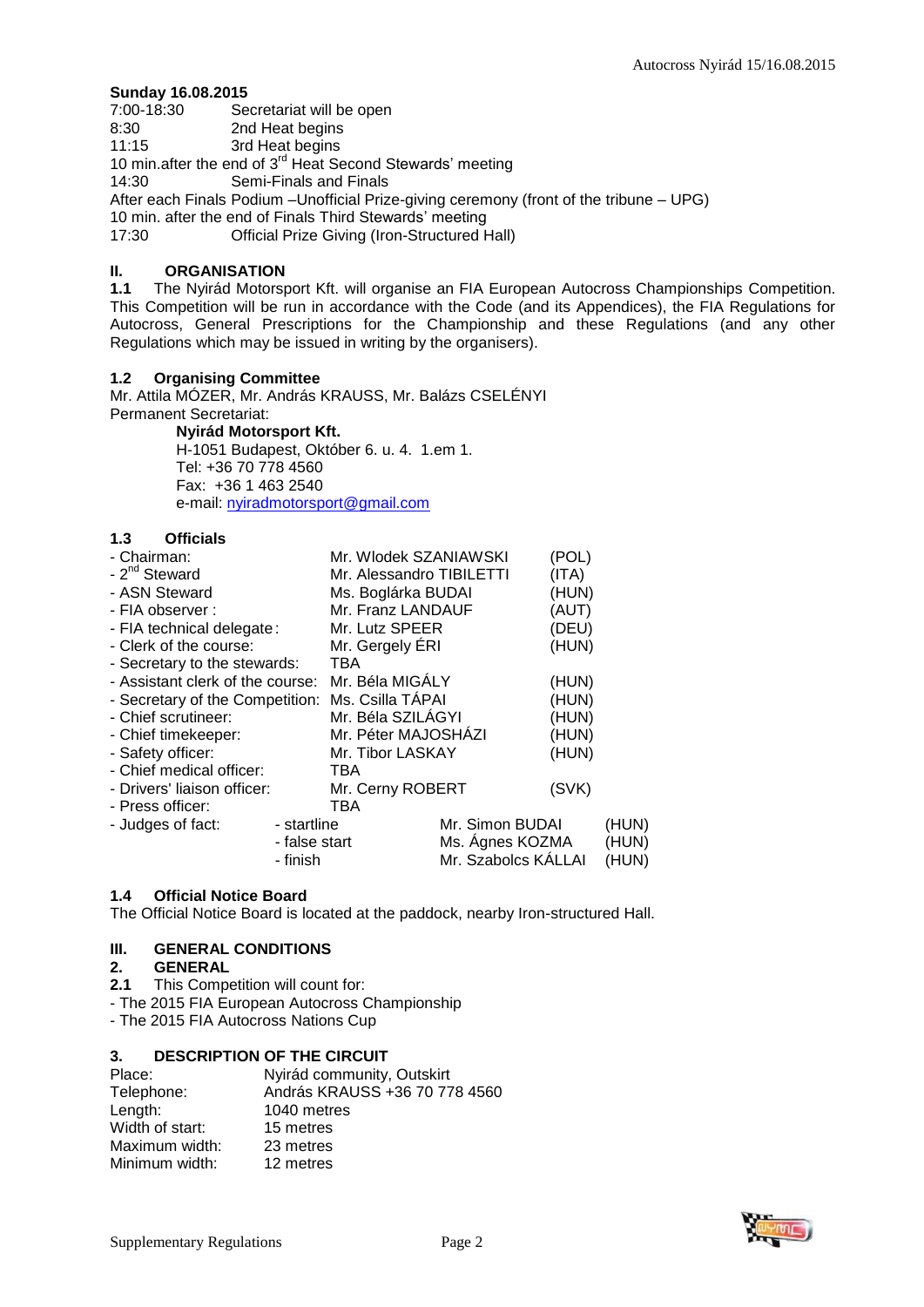Location: 25 kilometres north from lake Balaton, near the community Nyirád, and 5 kilometres southwest from it. **The location can be reached only from East using the road Nyirád-Tapolca** GPS: N: 46º 58' 11",E: 17º 25' 00" .

#### **5. ENTRY FORMS – ENTRIES**

**5.1** Anybody wishing to take part in the Competition must send the attached entry form duly completed **(and copy of the drivers and competitor licence)** to the Secretariat at

#### **Nyirád Motorsport Kft.**

H-1051 Budapest, Október 6. u. 4. 1.em 1. +36 70 778 4560 Email: [nyiradmotorsport@gmail.com;](mailto:nyiradmotorsport@gmail.com?subject=Nyirád%20AX%20EC%202015) Web[: www.nymc.eu](http://www.nymc.eu/)

Name of the Bank: Raiffeisen Bank zRt.; Address: H-1054 Budapest, Akadémia utca 6.

IBAN: HU 7412 0428 0901 1281 5300 2000 05; SWIFT: UBRTHUHB.

before 1st closing date at normal fee: 31 July 24:00; 2nd closing date at increased fees: 7 August 24:00.

**5.8** The maximum number of starters will be 120.

#### **6. ENTRY FEES**

#### **6.1** The entry fee is:

**a)** 1st closing date of entries:  $200 \in$  (Entry fee 150 € + 50  $\in$  paddock fee – all included)

**b)** 2nd closing date of entries: 250  $\epsilon$  (Entry fee 200  $\epsilon$  + 50  $\epsilon$  paddock fee – all included) **c)** after the 2<sup>nd</sup> closing date of entries: €400 (Entry fee 350 € + 50 € paddock fee – all included) As the entry form from the Driver and the confirmation of the acceptance from the organiser is considered as a contract, the Driver, not coming to the Competition, has to apologise giving the reason as soon as possible. **The entry fee will be paid by money transfer before 1st closing date at normal fee: 31 July 24:00h; 2nd closing date at increased fees: 7 August 24:00h.**

Entry fee including paddock fee is valid only from Friday,14 August 2015 12:00 until Monday, 17 August 2015 12.00. Before 14 August and after 17 August the entry/paddock fee is: 10  $\epsilon$ /paddock place/day + 5 €/person/day, and it is necessary to pay during the Administrative Checking.

**6.3** Entry fees may be refunded only:

a) to candidates who are not accepted,

b) in the case of the Competition not taking place,

c) if the Competitor withdraws his entry no later than the Monday before the Competition. If the withdrawal is announced to the organiser between that Monday and the opening of the administrative checking, 50% only of the entry fee will be refunded.

#### **7. INSURANCE**

In the entry fee the driver's liability premium is also included. The driver's liability premium guarantees the competitors' cover for Third Party Liability towards third parties up to the amount of HUF 63 million (€ 200.000) /damage. Insurance company: Groupama Garancia Biztosító Zrt, Budapest.

## **IV. CHECKING**

#### **10. SCRUTINEERING**

The Initial Scrutineering – which is on Friday – will take place at the Iron-Structured Hall and Scrutineering Building. During and after the race, the Scrutineering is in the Scrutineering Building near the Race Office.

#### **10.2 Noise**

For all cars, a limit of 100 dB is imposed.

#### **V. RUNNING OF THE COMPETITION**

## **12. PRACTICE AND DRIVERS' BRIEFING**

**12.1** Free practice and two qualifying practice sessions, one organised in order of the numbers and the second in reverse order, are obligatory in each division. **The free practice** session will be run over **4 laps**.

There must be no more than 1 car at each 120m of the track in each qualifying practice session, which will last for 4 laps from the entry of the first car onto the track, but only the times starting from the 2nd lap will count.

The best lap time from all the qualifying practice sessions determines the starting positions for the first Heat. In the event of a tie, the next best lap time of the Drivers who have tied determines the starting positions.

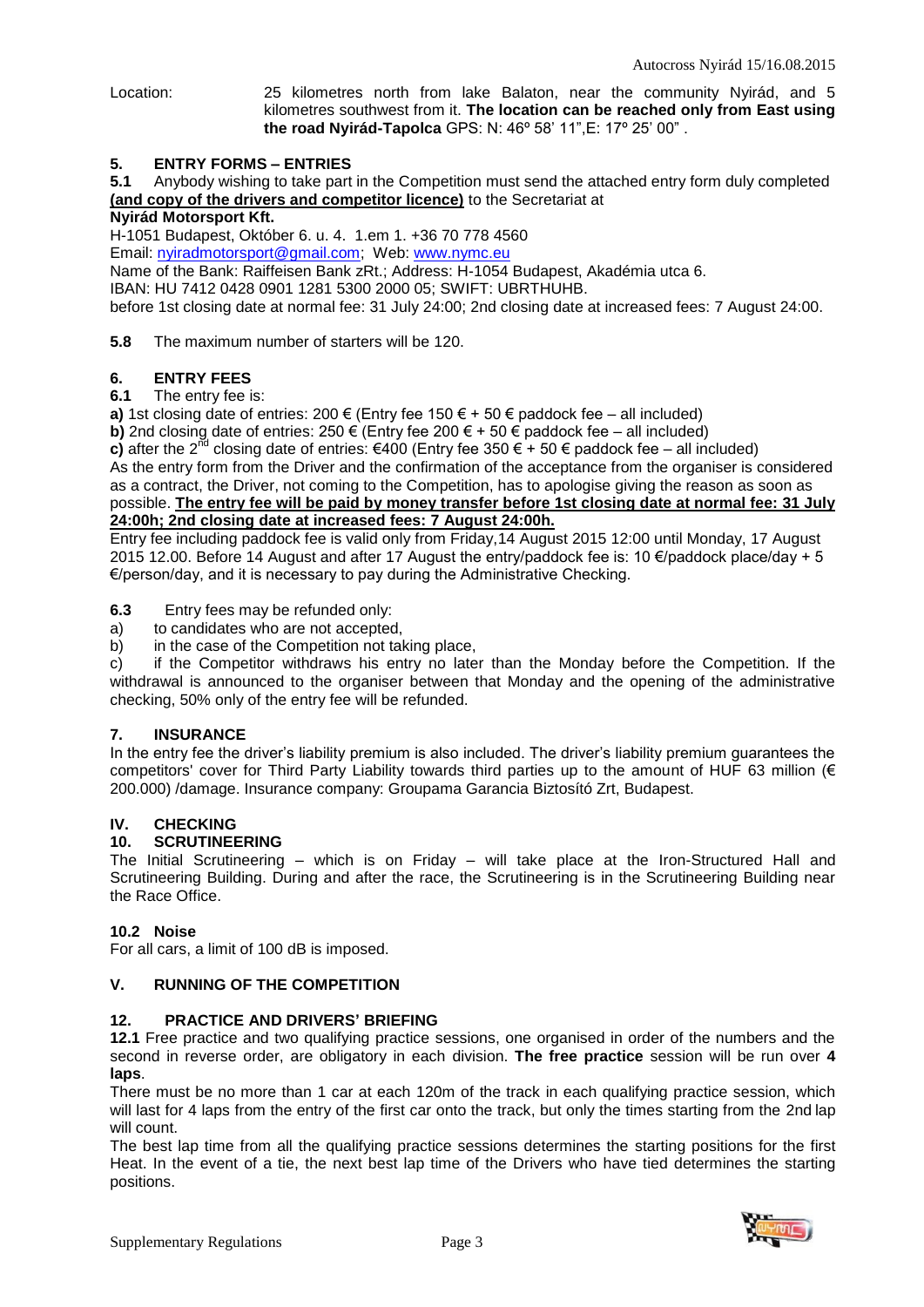Each Driver must complete at least one lap in practice. Should this not be the case, the Driver may be allowed to start in the first qualifying Heat, at the discretion of the stewards. Cars from different divisions will run separately.

**12.2** Briefing in English and in Hungarian will be given in writing to all drivers at the administrative checking.

#### **14. QUALIFYING**

There will be **5 laps** in the **qualifying Heats**.

#### **15. SEMI-FINALS AND FINALS**

There will be **7 laps** in the **Semi-Finals and Finals**. (the total distance must not exceed 8,000m)

## **VI. PARC FERME – RESULTS – PROTESTS**

#### **20. PROTESTS – APPEALS**

**20.1** All protests will be lodged in accordance with the Code.

All protests must be made in writing and handed to the clerk of the course or his assistant, or in their absence any of the stewards of the meeting, together with the sum of € 500. If the protest requires the dismantling and re-assembly of different parts of a car, the claimant must make a deposit of  $\epsilon$  2000.

**20.5** Competitors have the right to appeal, as laid down in Articles 14.1,14.2, 14.3 and 14.4 of the Code and also as set out in the Rules of the International Court of Appeal. The amount of the appeal fee is €2500.

## **VII. PRIZES AND CUPS**

#### **21. PRIZES**

The podium ceremony on the circuit will be held immediately after the races. The winners of the 1st, 2nd and 3rd prizes must be present wearing their race overalls. Failure to attend this ceremony will be penalized by the loss of any monetary award / benefit associated with the corresponding position at the end of the race.

The prize-giving will take place at Iron-structured Hall at 17:30.

The prizes will be awarded in Euros. Prize fund net of taxes distributed:

| <b>Classification</b> | <b>SuperBuggy</b> | Buggy1600 | <b>TouringAX</b> | <b>JuniorBuggy</b> |
|-----------------------|-------------------|-----------|------------------|--------------------|
| 4 <sup>St</sup>       | € 600             | € 500     | € 400            | € 300              |
| 2 <sub>nd</sub>       | 550               | 450       | 350              | 250                |
| $3^{rd}$              | 500               | 400       | 300              | 200                |
| $4^{\text{th}}$       | 450               | 350       | 250              | 150                |
| 5 <sup>th</sup>       | 400               | 300       | 225              | 100                |
| 6 <sup>th</sup>       | 350               | 275       | 200              | 100                |
| →th                   | 300               | 250       | 175              | 100                |
| $8^{\text{th}}$       | 250               | 200       | 150              | 100                |
| $9^{\mathsf{tn}}$     | 200               | 150       | 125              | 100                |
| $10^{\text{th}}$      | 150               | 125       | 100              | 100                |

# **VIII. OTHER INFORMATION**

## **22. FIRE EXTINGUISHERS**

Each Driver is responsible for ensuring that a single piece extinguisher of minimum 5 kg is available within his own team area inside the paddock.

## **23. PROTECTION OF THE ENVIRONMENT**

Each driver is requested to ensure that a plastic sheet (minimum dimensions 4 metres by 5) is spread on the ground in the place reserved for his team where work is to be done on his car, in order to prevent any pollution in case of an accidental leak, etc.

## **24. DRIVERS'LIAISON OFFICER**

The Drivers' Liaison Officer will be recognisable by a vest "DLO" (Drivers' Liaison Officer).

His photo, contact information and her detailed time schedule will be published on the Official Notice Board.

He may be reached:

- during the Administrative Checking and Scrutineering at the administrative and scrutineering building at the Paddock,

- during the Stewards' Meeting at the Secretariat,